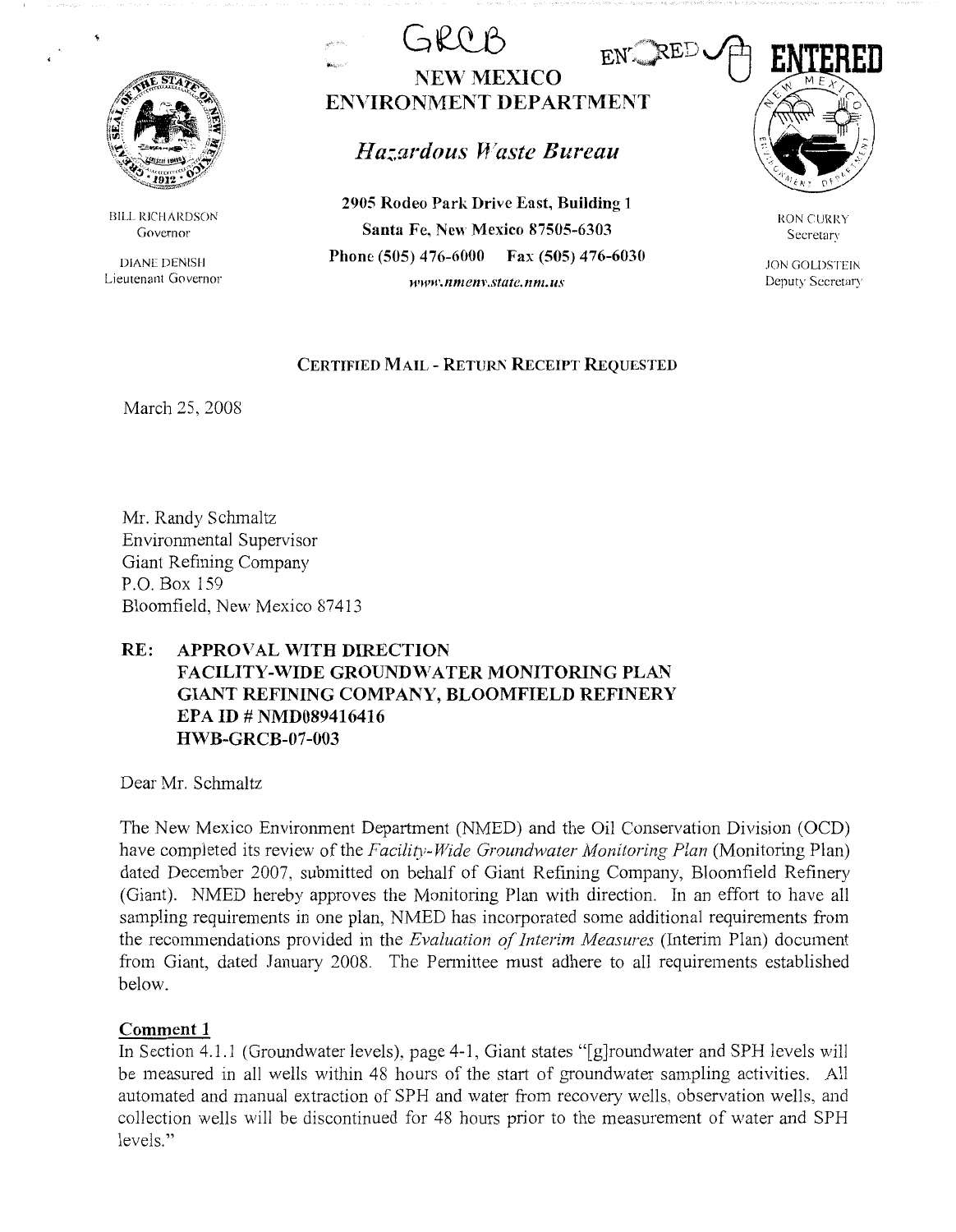Mr. Schmaltz March 25, 2008 Page 2

Giant must revise the above sentence to incorporate bullet 1 of Section 6.0 of the Interim Plan which states water levels in all wells will be measured while the recovery wells are in operation to allow evaluation of the system's capture zone and again after the pumps have been removed and water levels have stabilized. A revised replacement page(s) must be submitted to NMED and OCD.

## **Comment 2**

Giant states in Section 5.3.1 (Monitoring and Sampling Locations), page 5-3, that "[s]eep North of MW-45, Seep North of MW-46, and Seep North of MW-47 are visually inspected bimonthly."

Seep North of MW-45, Seep North of MW-46, and Seep North of MW-47 were general locations identified during the initial discovery of hydrocarbon releases to the bluff. Since remedial activities began, specific locations have been identified as Seep 1 through Seep 9. Seep 3 and 4 are secondary catchments to Seep 1. Seeps 2 and 5 have had historic flows but groundwater discharge at these Seeps has ceased since the installation of the slurry wall. Currently, Seeps 2, 3, 4, and 5 have no current discharges of groundwater.

Giant must visually inspect all seep locations (#1 through #9) on a weekly basis to determine if there is evidence of an active groundwater discharge and record the findings (the above quote must be revised to state weekly instead of bi-monthly). Giant must collect samples from Seeps 1, 6, 7, 8, and 9, if sufficient water is present, on a semi-annual basis during April and October. These samples must be analyzed for benzene, toluene, ethyl benzene, xylenes (BTEX), methyl tert-butyl ether (MTBE), semi volatile organic compounds (SVOCs) using EPA Method 8270, and general chemistry. If active discharges are present in Seeps 2, 3, 4, or 5, a sample must be collected during the semi-annual sampling event and analyzed for the above parameters. Water must be recovered from any of the seeps when the analytical results exceed any of the standards set by the Water Quality Control Commission (WQCC), the EPA Maximum contaminant Level (MCL), or, in the absence of a WQCC standard or MCL, the EPA Region 6 Human Health Medium Specific Screening Levels (Tap Water).

Giant must revise the text in Section 5.3.1 and Table 3 to reflect the above name and sampling changes and submit replacement pages to NMED and the OCD. Giant must revise Figure 2 (Site Plan) to include the locations of all seeps and submit a figure. In addition, all future figures must depict these seeps.

### **Comment 3**

Giant must revise Table 3 to include sump recovery wells SW-1, SW-2, SW-3, SW-4, SW-5, SW-6, and SW-7 which, must be monitored during every major precipitation event. If free product is present, the sumps must be evacuated to prevent releases along the bluff. This information must be documented in the annual groundwater monitoring reports and kept on file